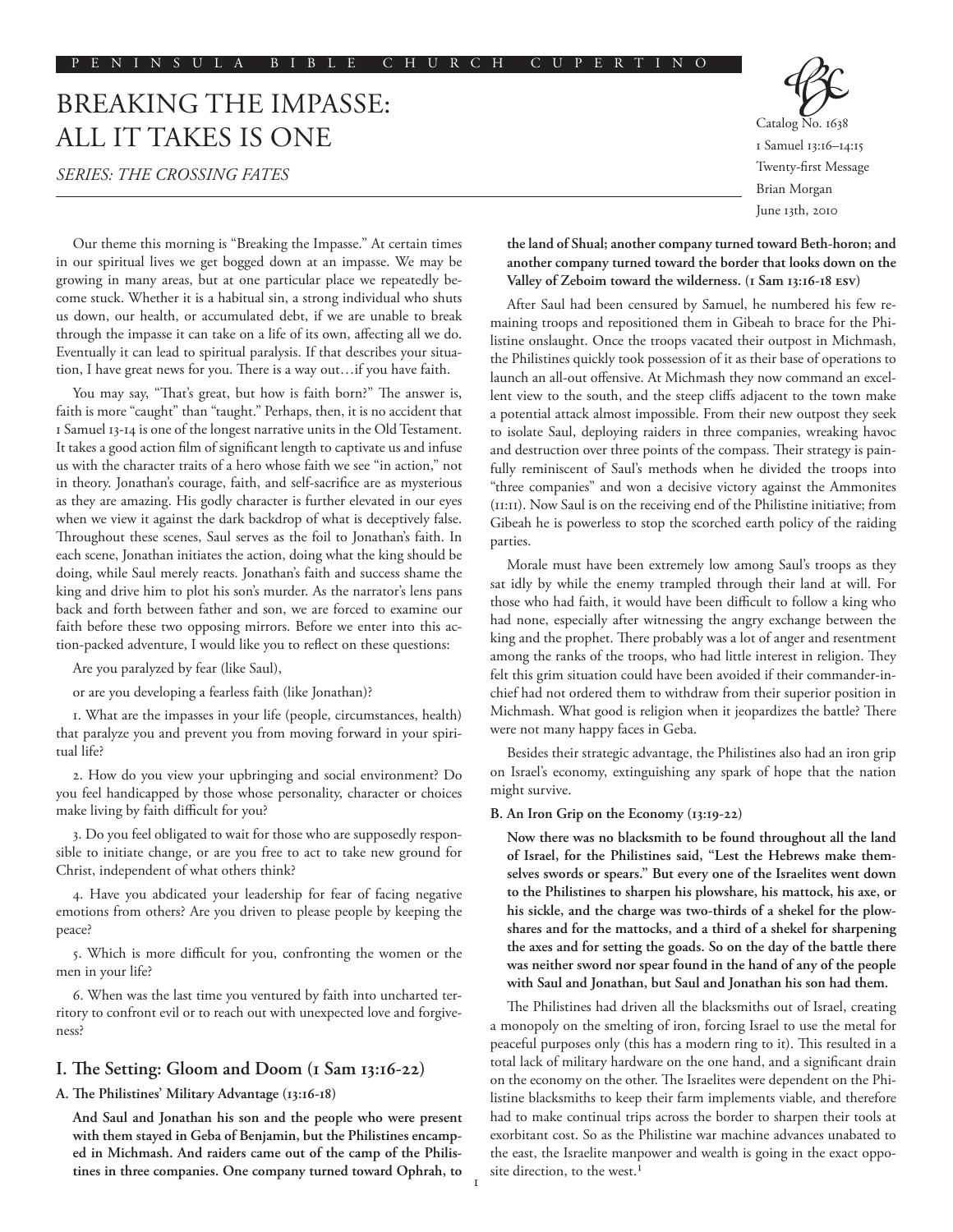On the eve of the battle, Israel has just two swords, one for the king and one for the crown prince, to combat the Philistine war machine. Outmanned, outgunned and outflanked, where can a savior be found?

To capture the contrast between faith and fear, the camera switches back and forth from Jonathan to Saul. The effect is palpable.

# **II. Faith's Initiative and Fear's Seclusion (1 Sam 13:23- 14:3)**

**A. Jonathan's Faith to "Cross Over" (13:23–14:1)** 

**And the garrison of the Philistines went out to the pass of Michmash. One day** [lit. "It was the day"] **Jonathan the son of Saul said to the young man who carried his armor, "Come, let us go over to the Philistine garrison on the other side." But he did not tell his father.** 

Timing is everything in the life of faith. Just as a detachment of Philistines leaves the main camp at Michmash to defend the pass leading to it, Jonathan and his armor bearer decide to "cross over" to the enemy camp. For the first time in the story we hear Jonathan's voice. The first words of Biblical characters are often a window into their character. While most of the nation is plagued by pessimism and gloom, Jonathan's words, "Come, let us cross over," are filled with buoyant faith and initiative, inviting his young armor bearer to explore what God might be up to. Such confidence is in stark contrast to his father's first words, "come let us return" (1 Sam 9:5), when he was ready to give up in his search for his lost donkeys. Perhaps this is why Jonathan does not inform Saul about his covert initiative. The king has no faith, therefore he has no ability to assess the situation, especially now that he had lost favor with the prophet.

Jonathan's faith burns so brightly that the narrator highlights the time factor ("It was the day") as if a new day had just dawned in Israel's history, one that will reverse Israel's fortunes. Keith Bodner develops the thought: "Not only does this reinforce the idea of Jonathan as a risk taker, but the verb he uses, 'pass over' (*'abar*) evokes memories of the defections of the previous chapter, as a large number of 'Hebrews' (*'abarim*) go AWOL and 'pass over' (*'abar*) the Jordan (13:7). The wordplay is important because it anticipates a reversal in this chapter: through Jonathan's endeavors in 1 Samuel 14, those 'Hebrews' who previously 'passed over' will return to the camp of Israel (14:21)."2

Immediately after we are captivated by Jonathan's invitation to his armor bearer, the camera pans back to the outskirts of Gibeah, where Saul is hiding.

## **B. Saul Sits in Fearful Seclusion (14:2-3)**

**Saul was staying in the outskirts of Gibeah in the pomegranate cave at Migron. The people who were with him were about six hundred men, including Ahijah the son of Ahitub, Ichabod's brother, son of Phinehas, son of Eli, the priest of the Lord in Shiloh, wearing** [lit. "carrying"] **an ephod. And the people did not know that Jonathan had gone.**

The narrator turns our attention back to Saul, where he and his modest army have withdrawn from the city into the seclusion of a cave. Patrick Arnold suggests that the mention of the "pomegranate" is not a tree, but "probably identical with the 'Pomegranate Rock' of Judg 20:45–47, to which 600 Gibeahite soldiers fled for refuge after an ambush by Ephraimite warriors."3 If this is correct, Saul is taking shelter in the cave that saved his tribal ancestors from annihilation. In contrast to his son's faith, which thrusts him fearlessly into the enemy camp, Saul and his troops have abandoned the city and are hiding out in the historic Benjaminite "bomb shelter." Inside the royal cave we hear no words of faith or courageous initiative, just pitiful resignation and fearful seclusion.

In addition to this bleak "band of brothers," the narrator names a recent recruit, Ahijah ("brother of the Lord"), a priest with ominous credentials. He is the grandson of Phinehas and the great-grandson of Eli, who was the priest in Shiloh. One might think that having an Aaronic priest carrying an ephod to ascertain the divine will would be an asset for Saul, especially in view of his earlier cultic transgression. But every detail of Ahijah's lengthy genealogy hints of disaster for the king, as Bodner outlines: "Icahbod's widowed mother dies in childbirth with the lament 'glory is exiled from Israel'; Phinehas is killed and the prophetic word spoken against him finds fulfillment; heavy Eli falls backwards from his throne and plunges to his death; and Shiloh is displaced as a sanctuary and eschewed as a spatial setting. Ahijah's attendance on Saul thus assumes a heightened significance here, as two rejected lines are now together in one place: two generations lost in space, with no time left to start again (as Don McLean would sing)."4

The impotence of the priest is confirmed by the fact that he brings no knowledge to the king regarding his son's absence. Everyone in Saul's circle remains (literally) in the dark. Without the presence of God's spirit and the prophet's voice, a king's assets become liabilities.

From that depressing scene the narrator shifts our attention back to our two warriors as they consider their approach to the Philistine camp. The scene illustrates how a person with faith assesses obstacles and develops strategies to advance in God's will.

## **III. The Voice of Faith (1 Sam 14:4-13)**

## **A. Assessing the Obstacles (14:4-5)**

**Within the passes, by which Jonathan sought to go over to the Philistine garrison, there was a rocky crag on the one side and a rocky crag on the other side. The name of the one was Bozez, and the name of the other Seneh. The one crag rose on the north in front of Michmash, and the other on the south in front of Geba.** 

The hill country in this region is replete with deep canyons (wadis) running east to west, making passage from north to south difficult except on the central watershed ridge. One exception to this is the "pass" in the Wadi Suwenit, a broad place in the canyon where passage is easy.5 Traversing along the riverbed, the canyon walls rise higher and higher. At Michmash, the walls almost converge, as "two steep outcroppings (lit. 'tooth of bedrock'),"6 approximately 200 meters high, stare at each other like defiant sentinels. Their bold features and sharp, tooth-like crags gave them the names *Seneh* ("thorn") and *Bozez* ("shining"—perhaps facing south, it caught the rays of the sun). The lengthy description of the fierce landscape makes us appreciate not only the virtual impossibility of the crossing, but also provides an apt symbol of the spiritual paralysis in Israel under Saul's leadership—a paralysis that seems as extensive and permanent as these two imposing columns of rock.

#### **B. The Bedrock of Faith (14:6)**

**Jonathan said to the young man who carried his armor, "Come, let us go over to the garrison of these uncircumcised. Perhaps the Lord** will work for us, for nothing can hinder the LORD from saving by **many or by few."**

Jonathan's invitation to his armor bearer gives expression to the bedrock of his faith. Fokkelman points out that of the 129 words in vv. 6-13, only 16 are action words; the rest are speech, suggesting that prayer and praise before the battle do more to determine the outcome than our prowess and skill in the fight.

In Jonathan's short speech we find three qualities of authentic faith. The first is the perspective of faith. For Jonathan, this battle is not about the Philistine war machine versus the ill-equipped Israeli army. No, the conflict is about a group of proud, "uncircumcised" human beings, parading as warriors, challenging the Almighty God. The people of Israel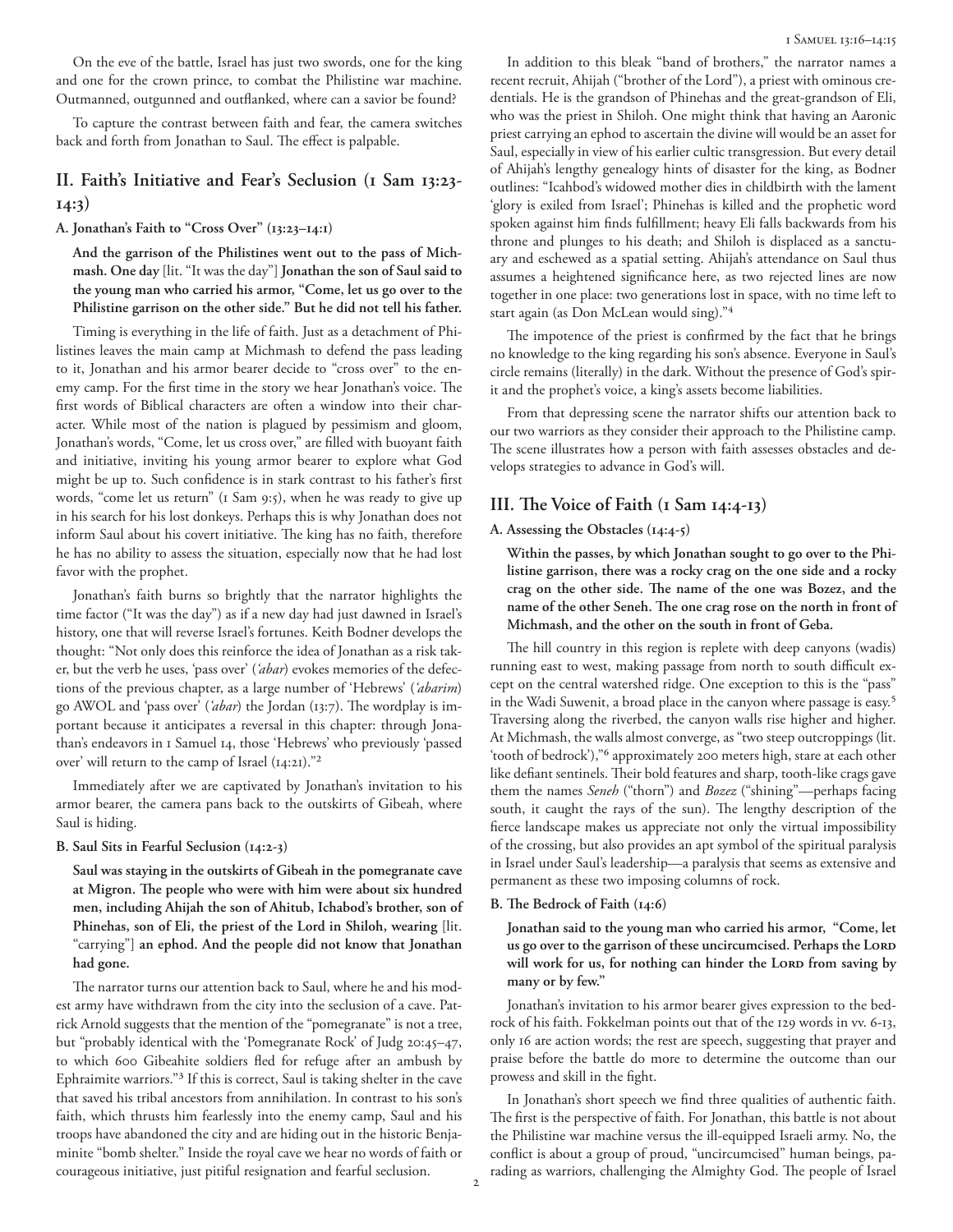#### Breaking the Impasse: All It Takes Is One

are not the victims in this scenario but privileged covenant partners with the LORD of Hosts. That gives Jonathan quite a different outlook than the royal press, CNN or ESPN.

Secondly, because of God's absolute omnipotence, Jonathan believes there is absolutely no obstacle that "restrains" the Almighty from granting a victory. Yet, as Fokkelman observes, consider all the obstacles: "the superiority of the Philistines, the undermining of Saul's self-confidence, the annihilation of troops and the grave shortage of arms,"7 not to mention, the impenetrable, rocky landscape. But to the one who has faith, no obstacle poses a threat to God.

Like Jonathan, Jesus believed that no obstacle, no matter how imposing, posed a threat to God's almighty power. Standing on the Mount of Olives, Jesus encouraged the disciples that if they would exercise their faith through prayer and praise, they could remove any roadblock to the gospel:

**"Truly, I say to you, whoever says to this mountain, 'Be taken up and thrown into the sea,' and does not doubt in his heart, but believes that what he says will come to pass, it will be done for him." (Mark 11:23)**

Jesus evokes the disciples' memory of God's power displayed in the Exodus, when he cast Pharaoh's chariots into the sea. The Jews were hoping that God would perform a "second exodus" and cast their enemies, the Romans, into the sea. But, standing on the temple mount in Jerusalem, Jesus turns the tables on the Jews, explaining that the greatest obstacle to their believing in the gospel is not the Romans but Israel's temple! He had supreme confidence that by faith and prayer, God would remove it and, in effect, cast it into the sea. In A.D. 70, that is exactly what happened.

The third aspect that governs Jonathan's faith is humility. Though he has supreme confidence in God's saving might, he does not presume on God, or violate God's freedom to act when and with whom he chooses. Notice his use of the word "perhaps." Fokkelman comments: "Perhaps" is not vacillation and does not have the tone of cool calculation of risks… but the tone of respect. Jonathan's hope has no intention to a prejudicial effect on God, but respects his liberty to act or not.<sup>8</sup>

Some of you may have had the unpleasant experience of an over-zealous and ill-formed believer exhorting you that if you just had enough faith, God would answer all your requests and even heal all your diseases. I applaud their confidence, but without that all-important "perhaps," they lack the humility that fosters healthy relationships. Authentic faith assesses obstacles in the light of God's omnipotence, coupled with a humility that grants God the freedom to act when and how he desires.

## **C. Authentic Faith is Contagious (14:7)**

## **And his armor-bearer said to him, "Do all that is in your heart. Do as you wish. Behold, I am with you heart and soul."**

One of the greatest qualities about authentic faith is that it is utterly contagious. Jonathan's words radiate such genuine, life-giving power that they light a flame of total trust in the soul of his young armor bearer. The man is so confident in his master's relationship with the Lord, he finds his heart beating as one with his. Thus he is at Jonathan's complete disposal to do whatever he thinks the situation demands. Later in the story, Jonathan will reciprocate, giving the same kind of loving-trust to David after witnessing his courageous faith in his confrontation with Goliath (1 Sam 18:1-5). When an individual has authentic faith to serve God and his kingdom, it is of little concern whether he leads the charge, carries the weapons, or must decrease that others may increase (John 3:30).

If you are an introvert like me, pray that God will send you a Jonathan to inspire you to "cross over" to places you never dreamed possible. When I began working as a youth pastor, I was concerned that our youth needed adventures to challenge them and get them out of their comfort zones. Not being very knowledgeable or adept in the wilds of the outdoors, I prayed that God would send someone to lead and mentor me. In response, God sent Paul Winslow into my life. At 6' 7" tall, Paul was our church's equivalent to Paul Bunyan. For years I enjoyed being his "armor bearer," tagging behind him in hair-raising adventures, backpacking, skiing, rock climbing, river rafting, not to mention several missions trips around the world. Years later, I "crossed over" behind the Iron Curtain to Romania as Gary Marchetti's "armor bearer." I never would have had the faith necessary to make such a crossing on my own, but our team gave Gary and his wife our complete trust. Years later we switched roles, and he joined us on one of my mission trips.

Jim Ross is our church's newest Jonathan. This month he is headed to Liberia to explore the key people whom God has been preparing to work with their organization to help feed, educate and love a community of orphans. Because of his faith, many of you may be moved to sponsor a child; others may even travel to Liberia to serve on a medical or educational team. It doesn't take many Jonathans to energize a community with faith; it takes just one.

## **D. Faith's Strategy: Signs of Pride (14:8-10)**

**Then Jonathan said, "Behold, we will cross over to the men, and we will show ourselves to them. If they say to us, 'Wait until we come to you,' then we will stand still in our place, and we will not go up to them. But if they say, 'Come up to us,' then we will go up, for**  the LORD has given them into our hand. And this shall be the sign **to us."**

Now that he has the complete trust of his armor bearer, Jonathan maps out their strategy to determine if this is the Lord's timing. This is true humility, coupled with confidence in the Lord's ability to lead. The "sign" Jonathan chooses seems odd, as it appears to be giving the advantage to their enemy. He and his armor bearer will "cross over" and reveal themselves to Philistine troops positioned high above the canyon walls on top of the ridge. If the Philistines decide to pursue them down into the riverbed, Jonathan will take this as a sign not to attack. But if they say, "Come up to us," then they will go up and attack.

Jonathan's brilliant strategy is designed to uncover the attitude among the Philistine troops. If they considered these two Israelites a serious threat, they would pursue them down the steep cliff into the riverbed to the pass. But if, in the relative ease of their high position they were proud and over confident, the invitation to "come up to us" (i.e. by climbing the cliffs, which was well nigh impossible) would be a sign that they considered these two of no consequence and they had absolutely no intention of pursuing them. This then will be the sign that the *Lord has given* them into their hand.

Fokkelman comments: "It is striking that Jonathan makes no mention whatever of battle or defeating the Philistines. He confines himself to his intention to cross over, showing himself and 'climbing up.'"9 Thinking through the actual fight was not necessary for Jonathan, for he knew "pride goes before destruction, a haughty spirit before a fall" (Prov 16:18). All he needed to do was show up.

# **IV. The Fight of Faith (1 Sam 14:11-15)**

## **A. Working the Signs (14:11-12)**

**So both of them showed themselves to the garrison of the Philistines. And the Philistines said, "Look, Hebrews are coming out of the holes where they have hidden themselves." And the men of the garrison hailed Jonathan and his armor-bearer and said, "Come up to us, and we will show you a thing." And Jonathan said to his**  armor-bearer, "Come up after me, for the Loro has given them **into the hand of Israel."**